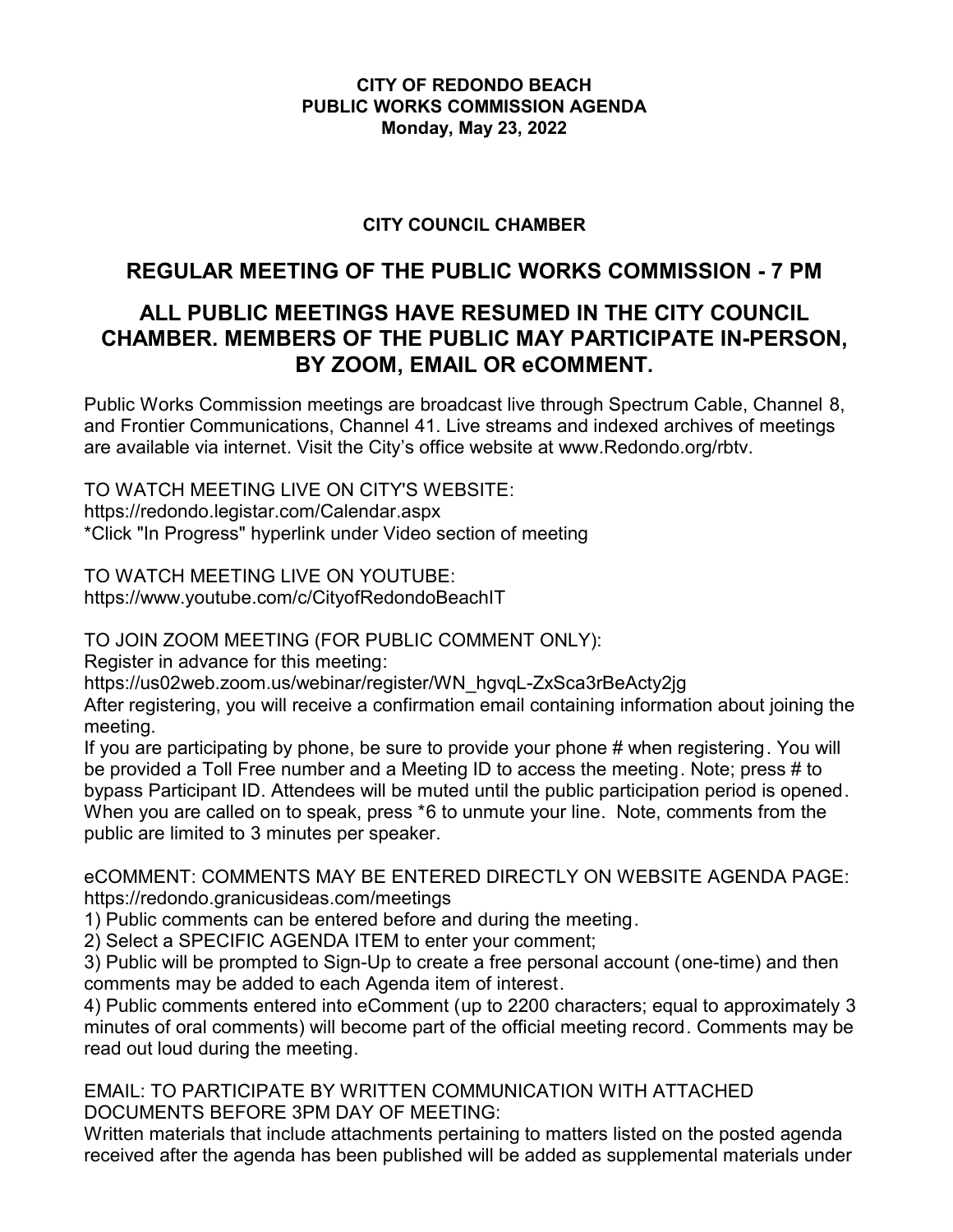# **REGULAR MEETING OF THE PUBLIC WORKS COMMISSION - 7 PM**

- **A. CALL MEETING TO ORDER**
- **B. ROLL CALL**
- **C. SALUTE TO THE FLAG**
- **D. APPROVE ORDER OF AGENDA**

### **E. BLUE FOLDER ITEMS - ADDITIONAL BACK UP MATERIALS**

*Blue folder items are additional back up material to administrative reports and/or public comments received after the printing and distribution of the agenda packet for receive and file.*

## **E.1.** [BLUE FOLDER](http://redondo.legistar.com/gateway.aspx?m=l&id=/matter.aspx?key=5736)

### **F. CONSENT CALENDAR**

*Business items, except those formally noticed for public hearing, or discussion are assigned to the Consent Calendar. The Commission Members may request that any Consent Calendar item(s) be removed, discussed, and acted upon separately. Items removed from the Consent Calendar will be taken up under the "Excluded Consent Calendar" section below. Those items remaining on the Consent Calendar will be approved in one motion following Oral Communications.*

## **F.1.** [AFFIDAVIT OF POSTING](http://redondo.legistar.com/gateway.aspx?m=l&id=/matter.aspx?key=5737)

**F.2.** [RECEIVE AND FILE THE CITY'S STRATEGIC PLAN UPDATE OF THE CITY](http://redondo.legistar.com/gateway.aspx?m=l&id=/matter.aspx?key=5738) COUNCIL MEETING ON MARCH 15, 2022

### **G. EXCLUDED CONSENT CALENDAR ITEMS**

### **H. PUBLIC PARTICIPATION ON NON-AGENDA ITEMS**

This section is intended to provide members of the public with the opportunity to comment on any subject that *does not appear on this agenda for action. This section is limited to 30 minutes. Each speaker will be afforded three minutes to address the Commission. Each speaker will be permitted to speak only once. Written requests, if any, will be considered first under this section.*

- **H.1.** [PUBLIC PARTICIPATION ON NON-AGENDA ITEMS](http://redondo.legistar.com/gateway.aspx?m=l&id=/matter.aspx?key=5739)
- **I. ITEMS CONTINUED FROM PREVIOUS AGENDAS**
- **J. ITEMS FOR DISCUSSION PRIOR TO ACTION**
- **J.1.** [FELTON LANE AND RUHLAND AVENUE ALL-WAY STOP CONTROLS](http://redondo.legistar.com/gateway.aspx?m=l&id=/matter.aspx?key=5740)
- **J.2.** [UPDATE TO COUNCIL APPROVED TRAFFIC CALMING POLICY](http://redondo.legistar.com/gateway.aspx?m=l&id=/matter.aspx?key=5741)
- **K. MEMBER ITEMS AND REFERRALS TO STAFF**

### **L. ADJOURNMENT**

*The next meeting of the Redondo Beach Public Works Commission will be a regular meeting to be held at 7p.m. on June 27, 2022, in the Redondo Beach Council Chambers, at 415 Diamond Street, Redondo Beach, California.*

It is the intention of the City of Redondo Beach to comply with the Americans with Disabilities Act (ADA) in all